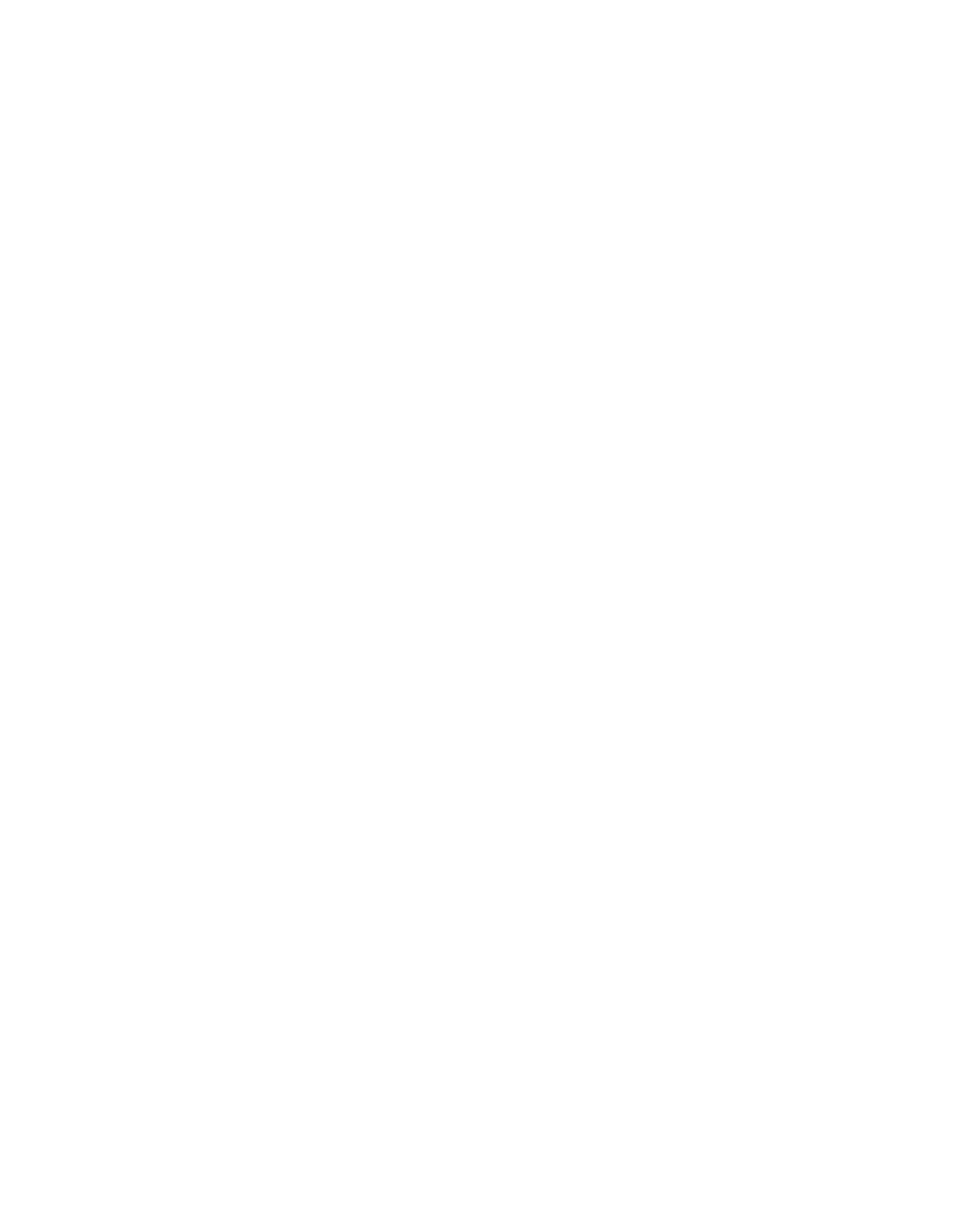2. Adjusted Operating Margin.

The adjusted operating margin measures accrual-based operating results and includes in its calculation both depreciation and interest expense. Netting out the impacts of GASB 68, Western's adjusted operating margin in FY2017 was -2.4%, a marked improvement over recent years.



As we have done in the past, Western will continue to explore opportunities to re-finance debt if and when interest rates and structure can result in substantial present value savings for the University. As mentioned in our response to the performance evaluation, we have structured our institutional budget to dedicate approximately \$400,000 annually towards deferred maintenance. For our size of institution, this is a substantial allocation that will help us address key needs on an annual basis and has the potential to reduce Western's requests on limited state resources for controlled maintenance.

3. Capital Plans and Priorities.

In May 2017, Western received legislative spending authority for the possible construction of an engineering school. The project would be completely funded by private dollars that would include not just construction of a new facility but also funding for operational expenses. The University is completing a study on the feasibility of delivering a successful program in select areas of engineering and will present this study to the potential donor in the near future. An engineering school at Western fits within our mission to deliver professional degrees, is consistent with our newly changed selectivity status and holds the potential to significantly elevate our reputation and prestige.

Beyond this potential project, Western has not had significant changes to our capital plans and priorities since the February 2017 hearing. Housing shortages within the Gunnison valley continue to be of primary concern for Western as we try to attract and retain quality faculty and staff, and we are currently assessing different funding options with our Board of Trustees and Foundation Board. Ideal would be partnership with a private developer in order to minimize Western's cash contribution to the project and impacts to our financial ratios.

4. Student Enrollment and Tuition Strategies.

Western's final enrollment numbers for FY2017 included a total headcount of 2,908 and a full-time equivalent count of 2,345. These enrollment figures represented an increase of 6.4% and 4.8%,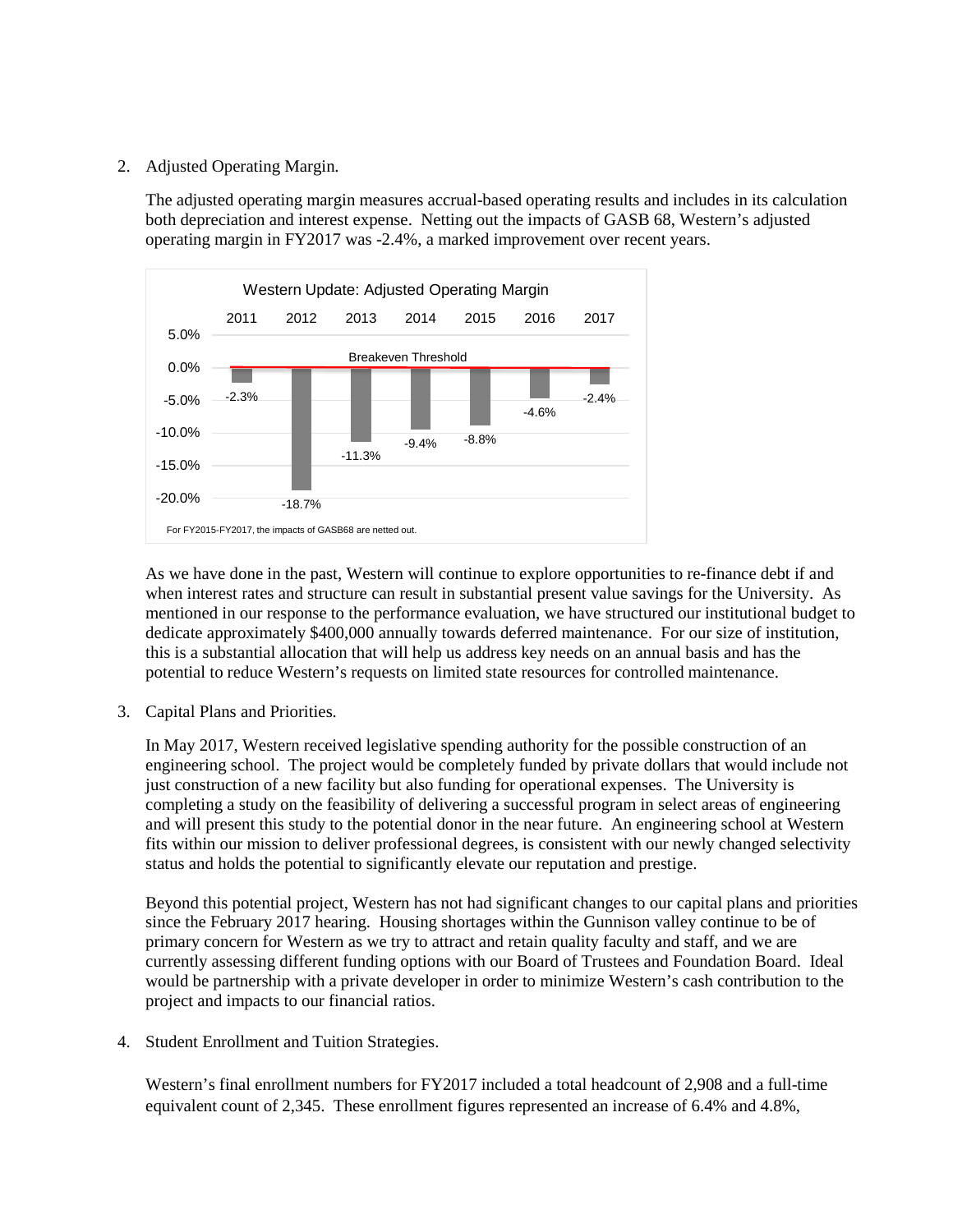respectively, from FY2016. In fact, Western's FTE percentage growth represented the second largest among all public higher education institutions in Colorado.

|                             | 2010-11 | 2011-12 | 2012-13 | 2013-14 | 2014-15 | 2015-16 | 2016-17 | % Change<br>2010-11 to<br>2016-17 |
|-----------------------------|---------|---------|---------|---------|---------|---------|---------|-----------------------------------|
| Undergraduate Student FTE   | 1.961   | .866    | 1.865   | 1.925   | .941    | 1.994   | 2,030   | 3.5%                              |
| <b>Graduate Student FTE</b> | 116     | 161     | 158     | 171     | 208     | 244     | 315     | 171.6%                            |
| <b>Total Student FTE</b>    | 2,077   | 2,027   | 2,023   | 2,096   | 2,149   | 2,238   | 2,345   | 12.9%                             |

## Western Update: Enrollment

Source: Integrated Postsecondary Education Data System (IPEDS) and Western State Colorado University.

As we begin the process of building our new strategic plan, enrollment growth will remain our top priority. But we are not waiting for completion of the strategic plan to begin working on this – we have already done so. We are already engaged in or will soon be engaged in the following:

- Personal high school visits from senior Western administrators (including the president) focused heavily on the Front Range.
- Stepped up offerings of scholarships for higher performing students.
- New digital marketing platform to better manage internet ad buys and provide better yield management.
- Expanded target marketing segmentation and messaging capabilities, including program-level targeting and out-of-state prospective student modeling and sourcing.
- Expanded use of social media to provide a constant stream of news to promote Western and reach prospective student audiences.
- An expanded recruiting team completing more in person appointments at schools and conferences both in state and out of state.
- Stepped-up promotion of our new  $3+2$  program in combination with our environmental studies program.
- Examination of possibility for adding highly popular sports (e.g., women's lacrosse).
- Integration of a new CRM program for more effective candidate management.
- Development of a new recruiting presentation highlighting the benefits of our highly personalized, student-focused, liberal arts culture.
- Established a University Retention Committee aimed at enhancing retention and graduation rates to improve advising, registration processes, and early alert outreach for at-risk students.

## 5. Academic Program Assessment.

Western finalized development of an academic program cost model this past spring and presented the information to the Board of Trustees. Traditionally, the administration has tracked academic program costs and productivity by discipline and has used this information annually as a factor in allocating budgets to the academic departments. The newly established model provides more depth on revenue sources which allows for the University to calculate net income by academic discipline. This will be important information as we continue discussions and development of the next strategic plan.